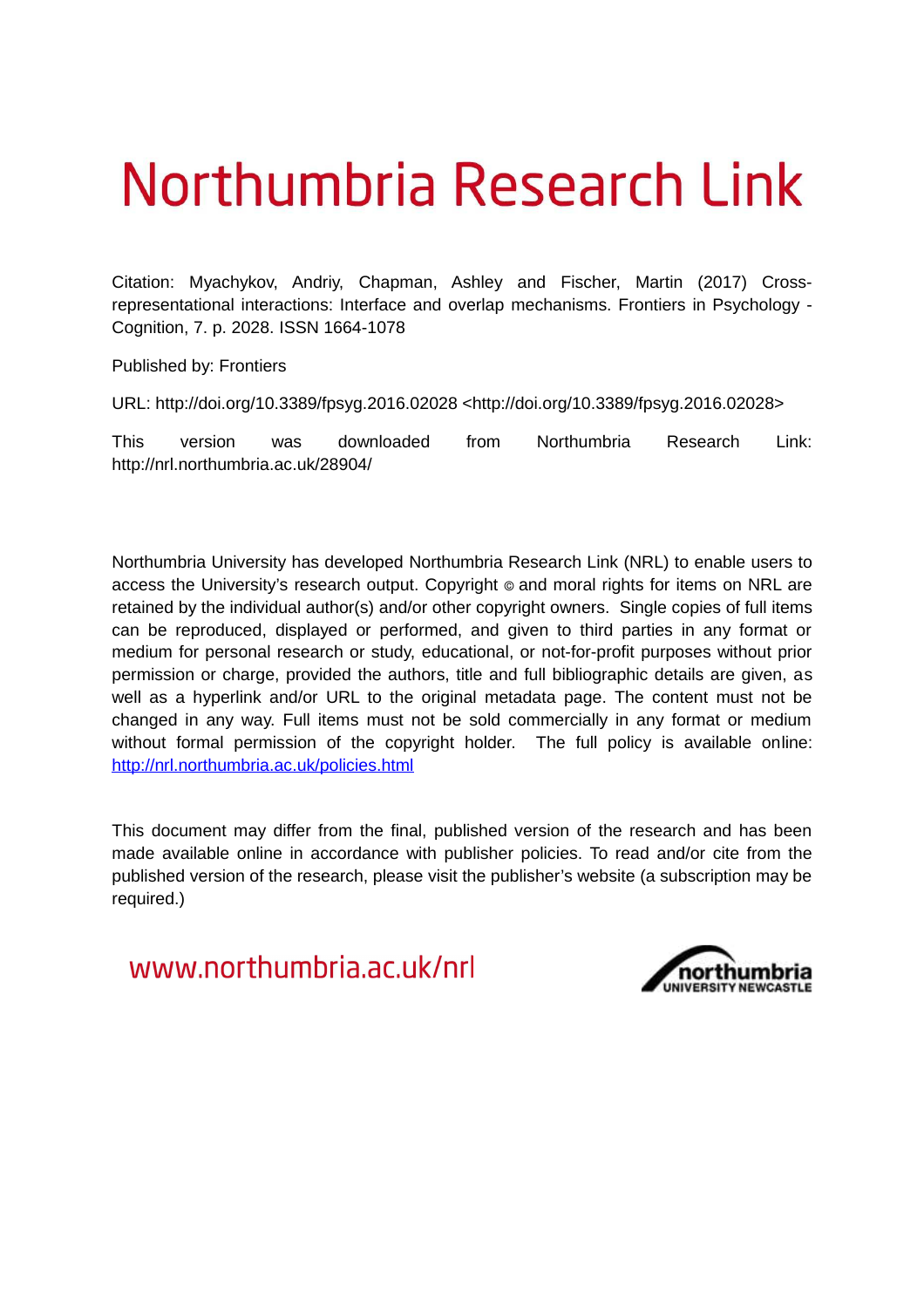



## [Cross-Representational Interactions:](http://journal.frontiersin.org/article/10.3389/fpsyg.2016.02028/abstract) Interface and Overlap Mechanisms

[Andriy Myachykov](http://loop.frontiersin.org/people/28560/overview)1,2\*, [Ashley J. Chapman](http://loop.frontiersin.org/people/188543/overview)<sup>3</sup> and [Martin H. Fischer](http://loop.frontiersin.org/people/10621/overview)<sup>4</sup>

<sup>1</sup> Department of Psychology, Northumbria University, Newcastle-upon-Tyne, UK, <sup>2</sup> Centre for Cognition and Decision Making, National Research University Higher School of Economics, Moscow, Russia, <sup>3</sup> Department of Psychology, Northumbria University, Newcastle-upon-Tyne, UK, <sup>4</sup> Division of Cognitive Science, University of Potsdam, Potsdam, Germany

A crucial question facing cognitive science concerns the nature of conceptual representations as well as the constraints on the interactions between them. One specific question we address in this paper is what makes cross-representational interplay possible? We offer two distinct theoretical scenarios: according to the first scenario, co-activated knowledge representations interact with the help of an interface established between them via congruent activation in a mediating third-party general cognitive mechanism, e.g., attention. According to the second scenario, co-activated knowledge representations interact due to an overlap between their features, for example when they share a magnitude component. First, we make a case for crossrepresentational interplay based on grounded and situated theories of cognition. Second, we discuss interface-based interactions between distinct (i.e., non-overlapping) knowledge representations. Third, we discuss how co-activated representations may share their architecture via partial overlap. Finally, we outline constraints regarding the flexibility of these proposed mechanisms.

#### **OPEN ACCESS**

#### Edited by:

Lionel Brunel, Paul Valéry University, Montpellier III, France

#### Reviewed by:

Rémy Versace, Lumière University Lyon 2, France Loïc P. Heurley, Paris West University Nanterre La Défense, France

\*Correspondence: Andriy Myachykov andriy.myachykov@northumbria.ac.uk

#### Specialty section:

This article was submitted to Cognition, a section of the journal Frontiers in Psychology

Received: 07 September 2016 Accepted: 13 December 2016 Published: 04 January 2017

#### Citation:

<span id="page-1-0"></span>Myachykov A, Chapman AJ and Fischer MH (2017) Cross-Representational Interactions: Interface and Overlap Mechanisms. Front. Psychol. 7:2028. doi: [10.3389/fpsyg.2016.02028](https://doi.org/10.3389/fpsyg.2016.02028)

Keywords: representation, cross-representational interaction, simulation, embodiment, grounded cognition

A strongly debated topic in cognitive science concerns whether or not sensorimotor information forms a necessary part of semantic representation [\(Barsalou, 2008;](#page-4-0) [Lewandowsky, 2016;](#page-5-0) and linked contributions there). Conventional theories of cognition view the modal systems of perception and action independent of the amodal systems of semantic memory. Modal activations, therefore, are proposed to be transcoded into amodal symbols that translate experience into conceptual knowledge by means of abstracting away from sensory or motor activations [\(Fodor, 1983;](#page-4-1) [Mahon](#page-5-1) [and Caramazza, 2008;](#page-5-1) [Mahon, 2015\)](#page-5-2). One important consequence of this view is that both online (or temporarily established) and offline (core, or permanently stored) representations should not reveal modal features that reflect embodied experience, e.g., traces of sensorimotor activations.

A counterargument to this modular view is offered by embodied, grounded, or situated approaches to cognition, suggesting instead that conceptual knowledge is tightly integrated with the modal systems [\(Barsalou, 1999;](#page-4-2) [Pulvermüller, 1999;](#page-5-3) [Vigliocco et al., 2004;](#page-6-0) [Myachykov et al.,](#page-5-4) [2014\)](#page-5-4). In this view, sensorimotor experiences form a constitutive part of semantic knowledge. While the debate continues (cf. [Meteyard et al., 2012\)](#page-5-5), here we follow embodied theories and discuss cognition as simulation, or "the re-enactment of perceptual, motor, and introspective states acquired during experience with the world, body, and mind" [\(Barsalou, 2009,](#page-4-3) p. 1281). This approach allows us to advance specific hypotheses regarding (1) offline and online properties of coactivated conceptual representations as well as (2) the diagnostic features for the distinct interactive contexts.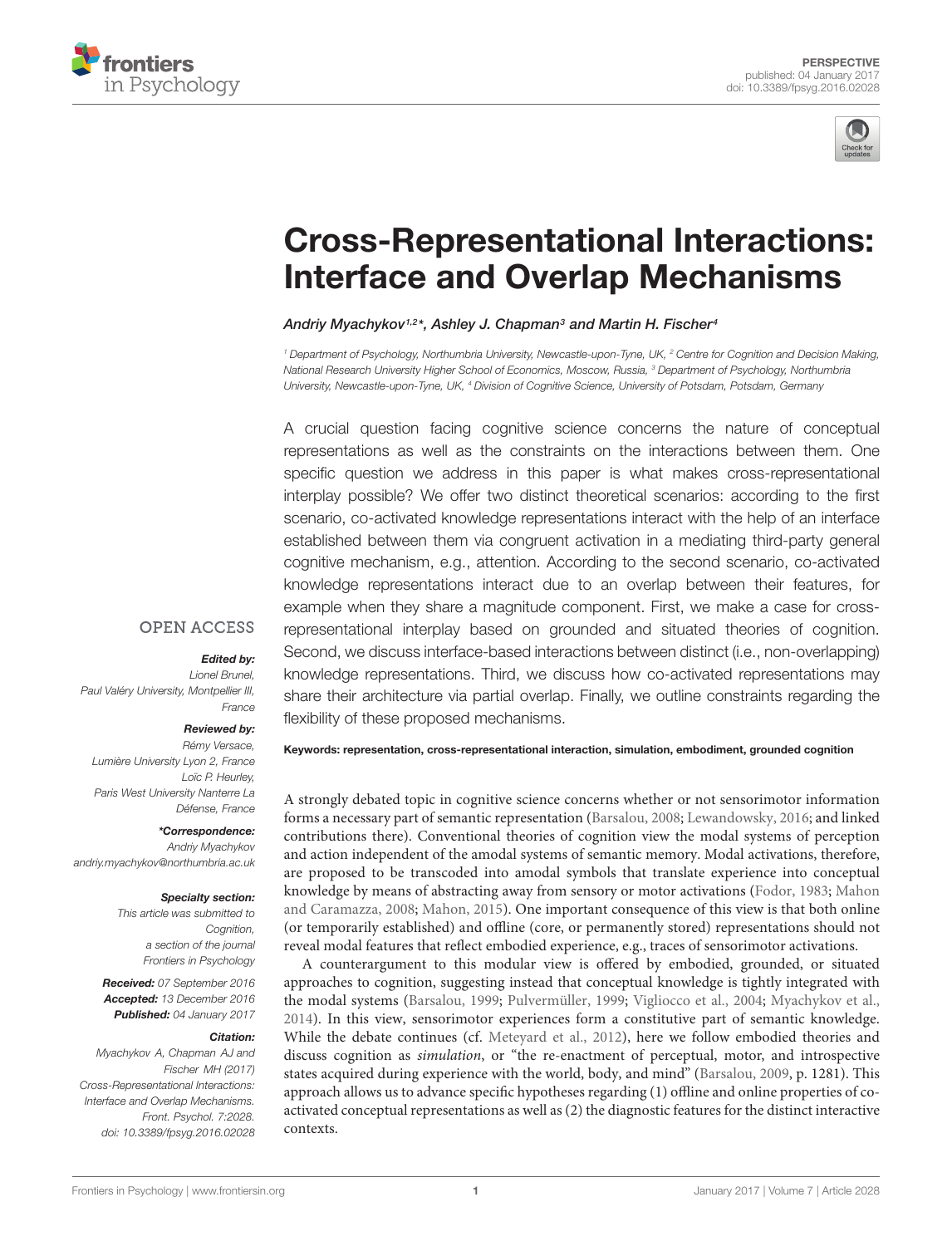Recent research into the cognitive representations of apparently abstract<sup>[1](#page-1-0)</sup> concepts is consistent with embodied approach: for example, representations of the concepts denoting emotional valence [\(Foroni and Semin, 2009\)](#page-4-4), time [\(Bottini et al.,](#page-4-5) [2015\)](#page-4-5), and number [\(Myachykov et al., 2016\)](#page-5-6) were shown to be intimately linked with the perceptual experiences associated with their acquisition and use. Supporting this claim, several studies demonstrated that regular spatial-conceptual mappings accompany processing of words or symbols with numerical [\(Fischer, 2003;](#page-4-6) [Fischer et al., 2004\)](#page-4-7), spatial [\(Richardson et al.,](#page-5-7) [2003\)](#page-5-7), emotional [\(Meier and Robinson, 2004\)](#page-5-8), and temporal [\(Núñez and Cooperrider, 2013\)](#page-5-9) semantics. For example, people map positive emotions onto upper space and negative emotions onto lower space (e.g., [Meier and Robinson, 2004\)](#page-5-8). Similarly, in the temporal domain, the past is associated with left space and the future – with right space [\(Núñez and Cooperrider, 2013\)](#page-5-9). Finally, in the number domain, small magnitudes map onto left space and large magnitudes – onto right space [\(Fischer and](#page-4-8) [Shaki, 2014,](#page-4-8) for review).

<span id="page-2-0"></span>These and similar spatial associations provide evidence for the role of sensorimotor systems in activation of single concepts (i.e., numbers, space, valence, and time). However, given the complexity and richness of the sensorimotor contexts that typically accompany cognitive processes and the pervasive involvement of modal systems in abstract thought, it is plausible to assume that co-activated concepts stemming from distinct knowledge domains would also rely on embodied principles in their interactions – either by means of a shared general cognitive mechanism or by sharing aspects of their mental representations. Below, we offer a brief sketch of a theoretical account that describes a dual-route proposal for cross-representational interactions. Specifically, we argue that coactivated representations interact either via an online interface established by a general cognitive system (e.g., attention or memory) or by means of a more permanent representational overlap; that is, by virtue of two or more representations sharing parts of their core architecture (e.g., magnitude, affect, or sequencing).

Theories of knowledge often define "conceptual representation" as a combination of its core (or permanent) and situated (or online) features [\(Wilson, 2002;](#page-6-1) [Myachykov](#page-5-4) [et al., 2014\)](#page-5-4). This distinction is important for our argument: we propose that interface-based interactions are limited to online or situated contexts while overlap between representations is a feature of permanently stored representations. Although, it is notoriously difficult to trace offline their offline features, one can document the differences between different online renditions of the same offline representation. This can be illustrated with the set effect in [Dehaene et al.](#page-4-9) [\(1993,](#page-4-9) Experiment 3): while offline representations for numbers 4 or 5 may be insensitive to any spatial-numerical mappings, their activation is accompanied by different situated spatial mappings depending on the set, within which they are activated. Namely, 4 and 5 show rightward

mapping, associated with larger numbers, when activated in the set 0–5 and leftward mapping, typical for small numbers, – when activated in the set 4–9. In other words, while horizontality may be an off-line feature for both 4 and 5 its exact online displacement can be either left- or right-orienting (cf. [Chiou](#page-4-12) [et al., 2009](#page-4-12) for another example of a similarly flexible mapping mechanism).

## REPRESENTATIONAL INTERFACE: INTERACTIONS BETWEEN (RELATIVELY) UNRELATED REPRESENTATIONS

When two conceptual representations become co-activated, they may interact even if their individual architectures share little common ground. This interaction is supported by simultaneously engaging a third party component that acts as a mediator, or an interface (**[Figure 1A](#page-2-0)**). As noted above, consistent spatial conceptual mappings have been documented for several distinct knowledge domains (e.g., [Cappelletti et al.,](#page-4-13) [2009;](#page-4-13) [Holmes and Lourenco, 2011;](#page-5-10) [Bonato et al., 2012;](#page-4-14) [Hayashi et al., 2013;](#page-5-11) [Lachmair et al., 2014b;](#page-5-12) [Santiago and](#page-5-13) [Lakens, 2015;](#page-5-13) [Winter et al., 2015\)](#page-6-3). Importantly, these and similar findings are not epiphenomenal: systematic and largely automatic shifts of covert spatial attention were shown to accompany these spatial-conceptual mappings, leading to crossdomain priming and thereby indicating functional benefits of establishing the interface. This is typically done by using secondary tasks that accompany processing of apparently abstract concepts (e.g., visual probe detection tasks) co-occurring with or following, a word processing task (e.g., [Richardson et al.,](#page-5-7) [2003\)](#page-5-7). We hypothesize that, when co-activated, concepts known to carry similar spatial mappings regularly interface via a shared attentional system, thereby leading to more efficient sensorimotor mappings (cf. also [Rizzolatti et al., 1994\)](#page-5-14).

Although, there is a distinct lack of studies investigating the role of attention in cross-representational interplay, a number of existing reports provide initial evidence supporting our claim. For example, in experiments described in [Lachmair et al.](#page-5-15) [\(2014a,](#page-5-15)[b\)](#page-5-12) participants were faster to signal lexical decisions for upward-orienting nouns (e.g., sun) or verbs (e.g., rise) following upward-orienting number prime (e.g., 9). According to the interface scenario proposed here, this priming effect reflects activation of the attentional interface shared by the two distinct conceptual representations. In effect, activation of the first stimulus (the number) established a cue [\(Posner, 1980\)](#page-5-16) biasing attention toward the upper space. Because the subsequently presented word also has the capacity to cue attention toward upper space, its processing was facilitated.

We followed a similar logic in our recent experiments where we presented participants with a task requiring them to process two different concepts simultaneously (Chapman et al., in preparation). Participants read an upward or downward orienting valence word (e.g., hero/villain) followed by an upward or downward orienting number (e.g., 1/9). This sequence was followed by the presentation of a spatially congruent or incongruent visual probe, for which participants provided

 $^{\rm l}$  Here, we use the term "apparently abstract" whenever we refer to concepts that are traditionally rendered disembodied, experience-independent, and/or symbolic (e.g., [Dove, 2009;](#page-4-10) [Chatterjee, 2010;](#page-4-11) [Zwaan, 2014\)](#page-6-2).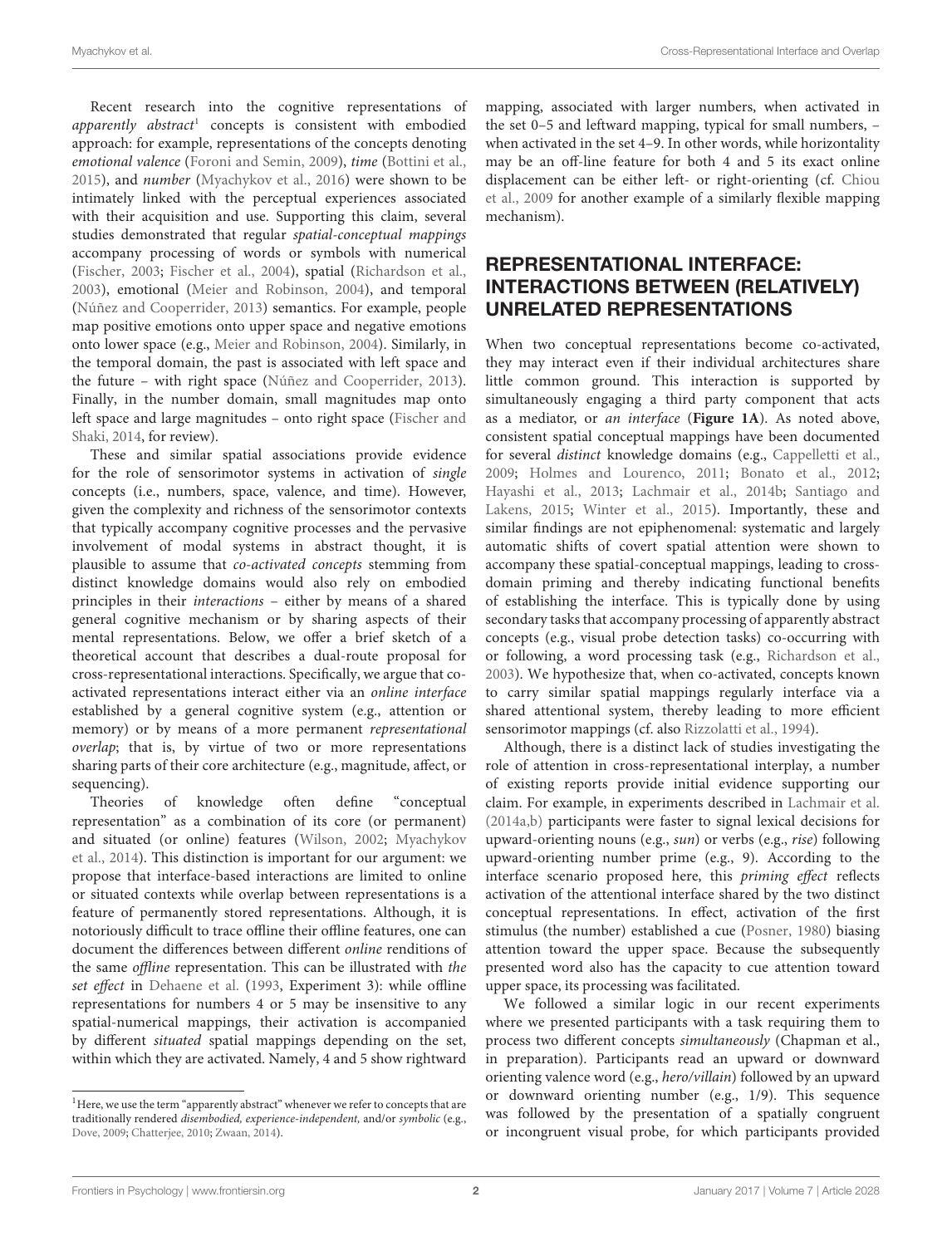

manual RTs. Hence, the probe could be either fully or partially (in)congruent to the word's and number's biases. Crucially, participants had to maintain both the word and the number in their working memory at the point of the probe detection task as they were later asked about either the identity of the word or the number. Performance on the visual probe detection task, seemingly unrelated to either of the two coactivated representations, showed interaction between words' and numbers' spatial biases similar to the one observed in [Lachmair et al. \(2014a](#page-5-15)[,b\)](#page-5-12).

Together, these studies provide initial evidence for the role of the same attentional mechanism in supporting crossrepresentational interactions. These studies also lend support to the idea that (1) the attentional system underlying spatial biases in apparently abstract knowledge representations is relatively general and universal and (2) that any two simultaneously accessed representations that are known to induce spatial biases can interact via the shared attentional system (e.g., [Posner and](#page-5-17) [Fan, 2008\)](#page-5-17).

The most important diagnostic criterion for interface-based cross-representational interactions is that the mediator or interface does not feature as a semantic component of the interacting concepts' meanings. Assume that the word hero and the number 9 are interfaced by sharing the upward attentional bias. While their co-activation would be measurable as a consistent attentional shift, neither of these two concepts represents vertical attention as a feature of its core meaning. This diagnostic feature stems from the constraint on when an interface can be established. We argue that interface-based interactions are limited to online contexts within which two concepts appear in temporal or spatial contiguity. Stored representations by themselves do not make reference to this interface system.

Spatial biases and attention are arguably the most studied general cognitive mechanisms supporting situated representations. As a result, we use attention as the "showcase" for our interface proposal. It is, however, not the only candidate for the role of an interface. Under our proposal,

working memory can also act as an interface allowing crossrepresentational interactions (cf. [Barsalou, 2008\)](#page-4-0). While traditional conceptualizations of working memory propose distinct mechanisms for activation of verbal and visuospatial content [\(Baddeley, 1986\)](#page-4-15), current views postulate that the active components of long-term knowledge representations constitute the equivalent of "working memory" [\(Cowan, 2005\)](#page-4-16) and thus support cross-domain interfacing. An example could be the current debate about the origin of spatial-numerical associations, where sequential ordering of concepts might lead to spatial biases (for review, [Abrahamse et al., 2016\)](#page-4-17). Generally speaking, we predict that two co-activated representations that (1) share activation context (relational memory) or (2) have a comparable activation status – will interact.

## REPRESENTATIONAL OVERLAP: INTERACTIONS BETWEEN PARTIALLY RELATED REPRESENTATIONS

When co-activated representations are related via a shared architecture then such representations can interact by simultaneously activating the feature(s) that they *share* permanently, instead of looking for an interface as described above (e.g., [Brunel et al., 2009;](#page-4-18) [Rey et al., 2015;](#page-5-18) [Riou et al., 2015\)](#page-5-19). In comparison to the interface logic, (1) overlapping concepts simultaneously represent the overlapping feature as an integral semantic component and, as a result, (2) the overlap is pertinent for both online and off-line contexts. One instance of such overlap-based interaction occurs between the size (volume) of an afforded hand grip and the size (magnitude) of a numerical concept. Indeed, several studies confirmed that participant respond faster when the perceived object's size corresponds to the perceived number's magnitude (e.g., [Andres et al., 2004,](#page-4-19) [2008;](#page-4-20) [Lindemann et al., 2007;](#page-5-20) [Moretto and Di Pellegrino, 2008;](#page-5-21) [Ranzini et al., 2011,](#page-5-22) [Gianelli et al., 2012;](#page-5-23) [Namdar et al., 2014;](#page-5-24) [Ranzini et al., 2015;](#page-5-25) [van Dijck et al., 2015\)](#page-6-4). These findings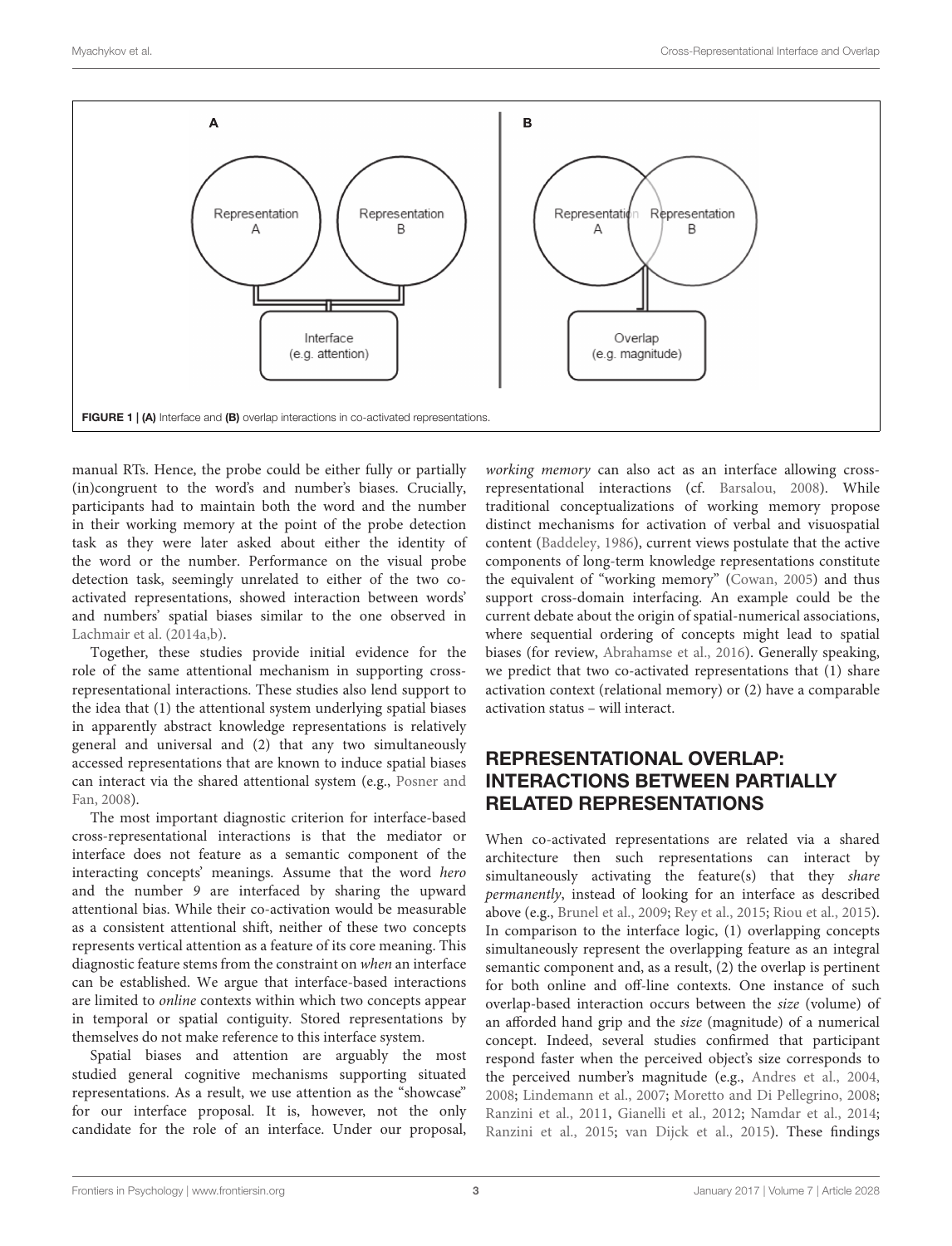have been extended in other studies to include overlap between non-manipulable object size and numbers [\(Gabay et al., 2013\)](#page-5-26), weight and numbers [\(Holmes and Lourenco, 2013\)](#page-5-27), and sound volume and numbers [\(Heinemann et al., 2013\)](#page-5-28).

Note that both grip and number specify magnitude in a general way (overlap) while words of valence and numbers (such as hero and 9) do not directly represent spatial displacement (and thus require an attentional interface). One theory that details how numerical magnitude can be related to an associated property in another domain (e.g., grasp aperture) is A Theory of Magnitude (ATOM; [Walsh, 2003,](#page-6-5) [2015\)](#page-6-6). ATOM argues that number, duration, quantity, as well as other similar concepts share a generalized magnitude system. In other words, these representations have a partially overlapping architecture that potentiates interactions between them. ATOM makes a general and theoretically broad case for representational overlap with regard to magnitude and provides both behavioral and neuroanatomical evidence for the existence of representations with an overlapping magnitude component (but see [Van Opstal](#page-6-7) [and Verguts, 2013,](#page-6-7) for a critique of ATOM). As such, **[Figure 1B](#page-2-0)** portrays a general case of ATOM as described by [Walsh \(2003,](#page-6-5) [2015\)](#page-6-6).

<span id="page-4-20"></span><span id="page-4-19"></span><span id="page-4-17"></span>Similarly, to the role of attention in the interface-based crossrepresentational interactions, magnitude acts as our showcase instance of overlap-based interactions. However, we believe this is not the only such mechanism. Two other mediators we propose as candidates for the cross-representational overlap are sequencing and affect. Although, there is limited research on how the brain's sequencing system is involved during conceptual processing, recent neuroscientific research has attributed a special role to the cerebellum among other structures within a network supporting processes of chunking, patterning, and sequencing of different stimuli including sounds, words, and numbers [\(Dehaene et al., 2015\)](#page-4-21). For example, the cerebellum has been implicated in mathematical cognition as well as in grammatical processes and music perception [\(Doya, 1999;](#page-4-22) [Riva](#page-5-29) [and Giorgi, 2000;](#page-5-29) [Janata and Grafton, 2003;](#page-5-30) [Wartenburger](#page-6-8) [et al., 2003;](#page-6-8) [Murdoch, 2010;](#page-5-31) [Pliatsikas et al., 2014;](#page-5-32) [Dehaene](#page-4-21) [et al., 2015\)](#page-4-21). We suggest that the brain network responsible for patterning, sequencing, and chunking can mediate crossrepresentational interaction effects for the concepts that rely heavily on hierarchical organization of linear sequences such as grammatical, arithmetic, and musical phrases [\(Scheepers et al.,](#page-5-33) [2011;](#page-5-33) [Van de Cavey and Hartsuiker, 2016;](#page-5-34) [Van de Cavey et al.,](#page-6-9) [2016\)](#page-6-9).

<span id="page-4-23"></span><span id="page-4-18"></span><span id="page-4-15"></span><span id="page-4-14"></span><span id="page-4-13"></span><span id="page-4-11"></span><span id="page-4-5"></span><span id="page-4-3"></span><span id="page-4-2"></span><span id="page-4-0"></span>Another possible overlap mediator is affect. Existing research (e.g., [Berridge and Kringelbach, 2013\)](#page-4-23) describes the affective system of the brain as a distinct network of cortical and subcortical (e.g., amygdala) structures involved during processing of emotional stimuli. This network's components were previously shown to support processing of emotional words [\(Naccache et al., 2005\)](#page-5-35) and emotional face judgements [\(Morris et al., 1998;](#page-5-36) [Sheline et al., 2001;](#page-5-37) [Pegna et al., 2005\)](#page-5-38). One prediction would be that interactions between different valence projecting stimuli (e.g., words and faces) will lead to the registration of interaction effects similar to those described above for magnitude-based representations.

## A CASE FOR MIXED CASES

The two-route mechanism described above suggests that while the overlapping feature is an integral part of a stored representation, the interface mediator emerges as a property of a situated context that supports interaction via simultaneously available reference to general cognitive mechanisms (e.g., attention) (cf. [Jackendoff, 2002\)](#page-5-39). Of course, one can assume that a reference or a command to interface with attentional networks when going online can be a permanent feature of a stored representation. In this case, this feature needs to be shared by the interacting representations. Finally, we postulate that interface and overlap mechanisms are distinct because one can test their activation differentially. Consider, for example, concepts denoting emotional valence may have two simultaneously available mechanisms allowing them to interact with other concepts: (1) an online interface mechanism based on attentional displacement and (2) an off-line overlap mechanism based on affect. Theoretically, these mechanisms can be activated simultaneously as well as independently. For example, interactions between numbers and valence words can be supported by an attentional interface while interactions between emotional faces and valence words can be supported by an affective overlap (cf. [Holmes and Lourenco, 2009\)](#page-5-40). In the same logic, time can also have different mapping mechanisms simultaneously available as the basis for interaction with other concepts: an attentional interface for the representation of the past vs. the future and magnitude-related overlap for the conceptualization of duration (e.g., [Ma et al., 2012\)](#page-5-41). Similarly, even the same interface type (e.g., spatial attention) can have simultaneously available mappings along different spatial dimensions. A recent study by [Pitt and Casasanto \(2016\)](#page-5-42) provides an intriguing demonstration that, while the polarity of emotional valence (good vs. bad) tends to map vertically, its magnitude has a stronger representation in horizontal space. [Papies \(2013\)](#page-5-43) used a similar approach in order to distinguish semantic and grounded/embodied features of food representations (cf. [Freddi](#page-4-24) [et al., 2016\)](#page-4-24).

<span id="page-4-25"></span><span id="page-4-24"></span><span id="page-4-22"></span><span id="page-4-21"></span><span id="page-4-16"></span><span id="page-4-12"></span><span id="page-4-10"></span><span id="page-4-9"></span><span id="page-4-8"></span><span id="page-4-7"></span><span id="page-4-6"></span><span id="page-4-4"></span><span id="page-4-1"></span>Further research is necessary in order to investigate the nature of these and similar representational pairs with flexible interaction systems. One particular question is whether the overlap and interface interaction systems are activated independently or whether the cognitive system habitually uses both interfaces at the same time, thus making the established interaction structure stronger. The examples from the spatialnumerical domain given last suggest that attentional interfaces are more rapidly established and modulated, and thus have a substantially faster time course of engagement when compared to the featural overlap mechanism: scanning number words from right to left (in Hebrew) or from left to right (in Russian) modulated the SNARC effect within seconds, while reading text with small and large numbers positioned in a SNARC-congruent vs. SNARC-incongruent way only gradually led to a modulation of the SNARC effect over several minutes. Other predictions stemming from our proposal concern the brain regions involved in setting up attentional vs. featural interfaces. Specifically, cross-representational interactions established via an attentional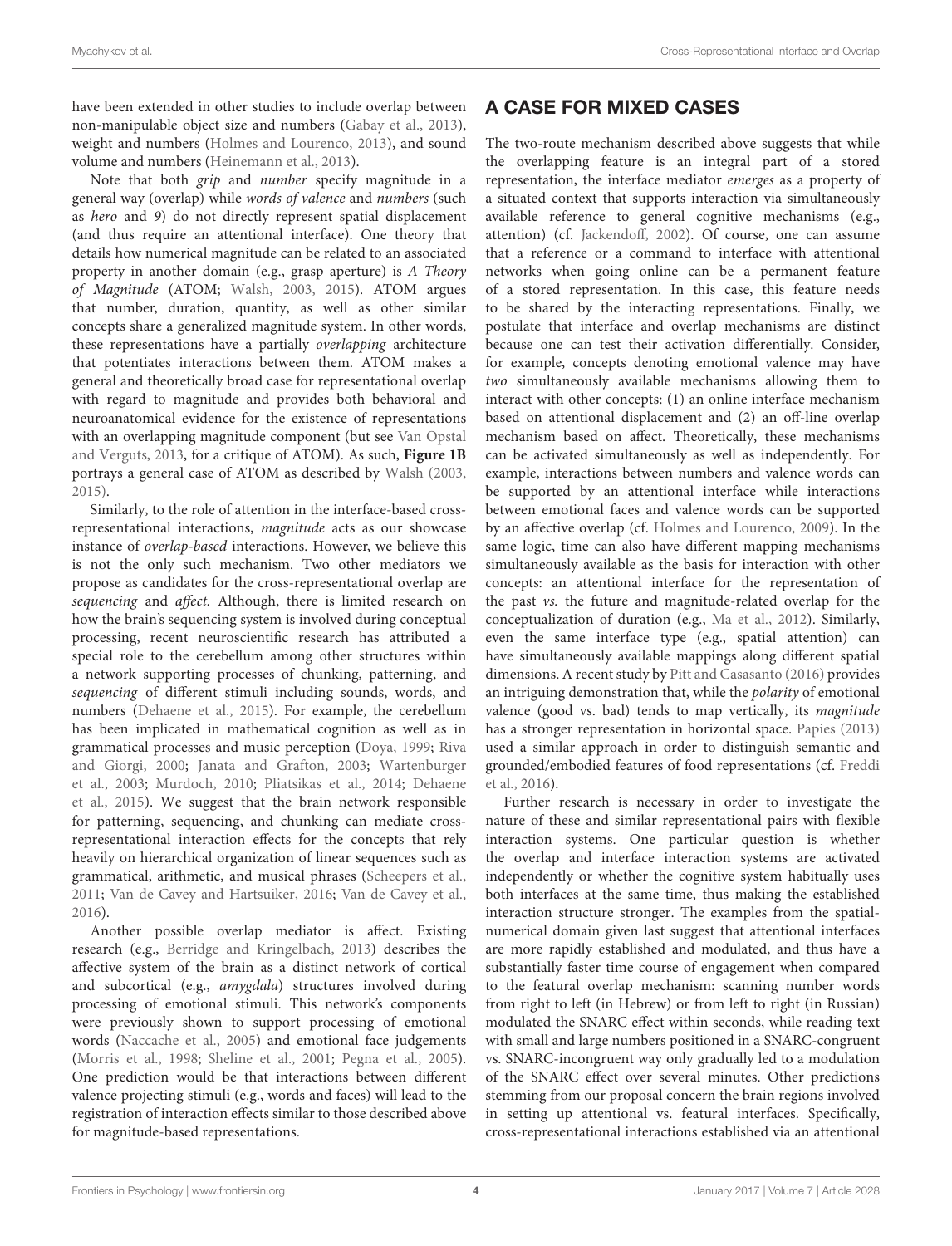<span id="page-5-26"></span><span id="page-5-23"></span>interface should be accompanied by cortical activations within well-known attentional networks [\(Fan et al., 2005\)](#page-4-25) while interactions aided by featural interfaces should be less dependent on such focal activations and instead activate distributed brain areas that represent distinct knowledge domains as well as cerebellar structures.

<span id="page-5-40"></span><span id="page-5-28"></span><span id="page-5-11"></span>Finally, with regard to the acquisition of semantic interfaces, one implication of our proposal is that, by means of a repeatedly shared attentional mechanism, any two seemingly distinct knowledge representations may eventually interact once they each have become associated with systematically overlapping sensory or motor features. Thus, a Hebbian learning mechanism will eventually transform the attentional interface into a structural overlap that supports efficient cognition [\(Pulvermüller,](#page-5-44) [2013\)](#page-5-44).

#### <span id="page-5-39"></span><span id="page-5-27"></span><span id="page-5-10"></span>**CONCLUSION**

<span id="page-5-30"></span><span id="page-5-15"></span>In this paper, we made a theoretical proposal for two distinct interaction systems for grounded representations. We suggest that representing and activating knowledge in distinct conceptual domains is based on sensorimotor simulation, and further suggest that representations from different domains can interact either via a third party online interface or by permanently sharing

#### <span id="page-5-12"></span>**REFERENCES**

- <span id="page-5-0"></span>Abrahamse, E., van Dijck, J.-P., and Fias, W. (2016). How does working memory enable number-induced spatial biases? Front. Psychol. 7:977. [doi: 10.3389/fpsyg.](https://doi.org/10.3389/fpsyg.2016.00977) [2016.00977](https://doi.org/10.3389/fpsyg.2016.00977)
- <span id="page-5-20"></span>Andres, M., Davare, M., Pesenti, M., Olivier, E., and Seron, X. (2004). Number magnitude and grip aperture interaction. Neuroreport 15, 2773–2777.
- <span id="page-5-41"></span>Andres, M., Ostry, D. J., Nicol, F., and Paus, T. (2008). Time course of number magnitude interference during grasping. Cortex 44, 414–419. [doi: 10.1016/j.](https://doi.org/10.1016/j.cortex.2007.08.007) [cortex.2007.08.007](https://doi.org/10.1016/j.cortex.2007.08.007)
- Baddeley, A. (1986). Working memory. Oxford Psychology Series, No. 11. Oxford: Oxford University Press.
- <span id="page-5-2"></span>Barsalou, L. W. (1999). Perceptions of perceptual symbols. Behav. Brain Sci. 22, 637–660. [doi: 10.1017/S0140525X99532147](https://doi.org/10.1017/S0140525X99532147)
- <span id="page-5-1"></span>Barsalou, L. W. (2008). Grounded cognition. Annu. Rev. Psychol. 59, 617–645. [doi: 10.1146/annurev.psych.59.103006.093639](https://doi.org/10.1146/annurev.psych.59.103006.093639)
- <span id="page-5-8"></span>Barsalou, L. W. (2009). Simulation, situated conceptualization, and prediction. Philos. Trans. R. Soc. Lond. Biol. Sci. 364, 1281–1289. [doi: 10.1098/rstb.2008.](https://doi.org/10.1098/rstb.2008.0319) [0319](https://doi.org/10.1098/rstb.2008.0319)
- <span id="page-5-5"></span>Berridge, K. C., and Kringelbach, M. L. (2013). Neuroscience of affect: brain mechanisms of pleasure and displeasure. Curr. Opin. Neurobiol. 23, 294–303. [doi: 10.1016/j.conb.2013.01.017](https://doi.org/10.1016/j.conb.2013.01.017)
- <span id="page-5-21"></span>Bonato, M., Zorzi, M., and Umiltà, C. (2012). When time is space: evidence for a mental time line. Neurosci. Biobehav. Rev. 36, 2257–2273. [doi: 10.1016/j.](https://doi.org/10.1016/j.neubiorev.2012.08.007) [neubiorev.2012.08.007](https://doi.org/10.1016/j.neubiorev.2012.08.007)
- <span id="page-5-36"></span>Bottini, R., Crepaldi, D., Casasanto, D., Crollen, V., and Collignon, O. (2015). Space and time in the sighted and blind. Cognition 141, 67–72. [doi: 10.1016/](https://doi.org/10.1016/j.cognition.2015.04.004) [j.cognition.2015.04.004](https://doi.org/10.1016/j.cognition.2015.04.004)
- <span id="page-5-31"></span><span id="page-5-6"></span>Brunel, L., Labeye, E., Lesourd, M., and Versace, R. (2009). The sensory nature of episodic memory: sensory priming effects due to memory trace activation. J. Exp. Psychol. 35, 1081. [doi: 10.1037/a0015537](https://doi.org/10.1037/a0015537)
- <span id="page-5-4"></span>Cappelletti, M., Freeman, E. D., and Cipolotti, L. (2009). Dissociations and interactions between time, numerosity and space processing. Neuropsychologia 47, 2732–2748. [doi: 10.1016/j.neuropsychologia.2009.05.024](https://doi.org/10.1016/j.neuropsychologia.2009.05.024)
- Chatterjee, A. (2010). Disembodying cognition. Lang. Cogn. 2, 79–116. [doi: 10.](https://doi.org/10.1515/langcog.2010.004) [1515/langcog.2010.004](https://doi.org/10.1515/langcog.2010.004)

<span id="page-5-35"></span><span id="page-5-24"></span>a feature allowing for a representational overlap. We argue that our proposal is supported by evidence from research on number processing, words of emotional valence, and conceptual and linguistic concepts of manipulable objects. We hope this short sketch of proposed mechanisms and their basic features will encourage future integrative research on cross-representational interaction mechanisms.

#### <span id="page-5-43"></span><span id="page-5-38"></span><span id="page-5-9"></span>ETHICS STATEMENT

<span id="page-5-42"></span>The research referred to in this paper has been approved by the Ethics Committee of Psychology Department, Northumbria University. Participants provided informed written consent.

### <span id="page-5-32"></span>AUTHOR CONTRIBUTIONS

<span id="page-5-17"></span><span id="page-5-16"></span>AM, AC, and MF have contributed equally to this submission.

## <span id="page-5-3"></span>ACKNOWLEDGMENT

<span id="page-5-44"></span>The work has been supported by the Russian Academic Excellence Project '5-100'.

- <span id="page-5-25"></span>Chiou, R. Y. C., Chang, E. C., Tzeng, O. J. L., and Wu, D. H. (2009). The common magnitude code underlying numerical and size processing for action but not for perception. Exp. Brain Res. 194, 553–562. [doi: 10.1007/s00221-009-](https://doi.org/10.1007/s00221-009-1730-8) [1730-8](https://doi.org/10.1007/s00221-009-1730-8)
- <span id="page-5-22"></span>Cowan, N. (2005). Working Memory Capacity. Hove: Psychology Press.
- <span id="page-5-18"></span>Dehaene, S., Bossini, S., and Giraux, P. (1993). The mental representation of parity and number magnitude. J. Exp. Psychol. 122, 371. [doi: 10.1037/0096-3445.122.](https://doi.org/10.1037/0096-3445.122.3.371) [3.371](https://doi.org/10.1037/0096-3445.122.3.371)
- <span id="page-5-7"></span>Dehaene, S., Meyniel, F., Wacongne, C., Wang, L., and Pallier, C. (2015). The neural representation of sequences: from transition probabilities to algebraic patterns and linguistic trees. Neuron 88, 2–19. [doi: 10.1016/j.neuron.2015.09.019](https://doi.org/10.1016/j.neuron.2015.09.019)
- <span id="page-5-19"></span>Dove, G. (2009). Beyond perceptual symbols: a call for representational pluralism. Cognition 110, 412–431. [doi: 10.1016/j.cognition.2008.11.016](https://doi.org/10.1016/j.cognition.2008.11.016)
- Doya, K. (1999). What are the computations of the cerebellum, the basal ganglia and the cerebral cortex? Neural Netw. 12, 961–974. [doi: 10.1016/S0893-](https://doi.org/10.1016/S0893-6080(99)00046-5) [6080\(99\)00046-5](https://doi.org/10.1016/S0893-6080(99)00046-5)
- <span id="page-5-29"></span><span id="page-5-14"></span>Fan, J., McCandliss, B. D., Fossella, J., Flombaum, J. I., and Posner, M. I. (2005). The activation of attentional networks. Neuroimage 26, 471–479. [doi: 10.1016/](https://doi.org/10.1016/j.neuroimage.2005.02.004) [j.neuroimage.2005.02.004](https://doi.org/10.1016/j.neuroimage.2005.02.004)
- <span id="page-5-13"></span>Fischer, M. (2003). Spatial representations in number processing–evidence from a pointing task. Vis. Cogn. 10, 493–508. [doi: 10.1080/135062802440](https://doi.org/10.1080/13506280244000186) [00186](https://doi.org/10.1080/13506280244000186)
- <span id="page-5-33"></span>Fischer, M. H., and Shaki, S. (2014). Spatial associations in numerical cognition– From single digits to arithmetic. Q. J. Exp. Psychol. 67, 1461–1483. [doi: 10.1080/](https://doi.org/10.1080/17470218.2014.927515) [17470218.2014.927515](https://doi.org/10.1080/17470218.2014.927515)
- Fischer, M. H., Warlop, N., Hill, R. L., and Fias, W. (2004). Oculomotor bias induced by number perception. Exp. Psychol. 51, 91–97. [doi: 10.1027/1618-](https://doi.org/10.1027/1618-3169.51.2.91) [3169.51.2.91](https://doi.org/10.1027/1618-3169.51.2.91)
- <span id="page-5-37"></span>Fodor, J. A. (1983). The Modularity of Mind: An Essay On Faculty Psychology. Cambridge MA: MIT press.
- <span id="page-5-34"></span>Foroni, F., and Semin, G. R. (2009). Language that puts you in touch with your bodily feelings the multimodal responsiveness of affective expressions. Psychol. Sci. 20, 974–980. [doi: 10.1111/j.1467-9280.2009.02400.x](https://doi.org/10.1111/j.1467-9280.2009.02400.x)
- Freddi, S., Brouillet, T., Cretenet, J., Heurley, L. P., and Dru, V. (2016). A continuous mapping between space and valence with left-and right-handers. Psychon. Bull. Rev. 23, 865–870. [doi: 10.3758/s13423-015-0950-0](https://doi.org/10.3758/s13423-015-0950-0)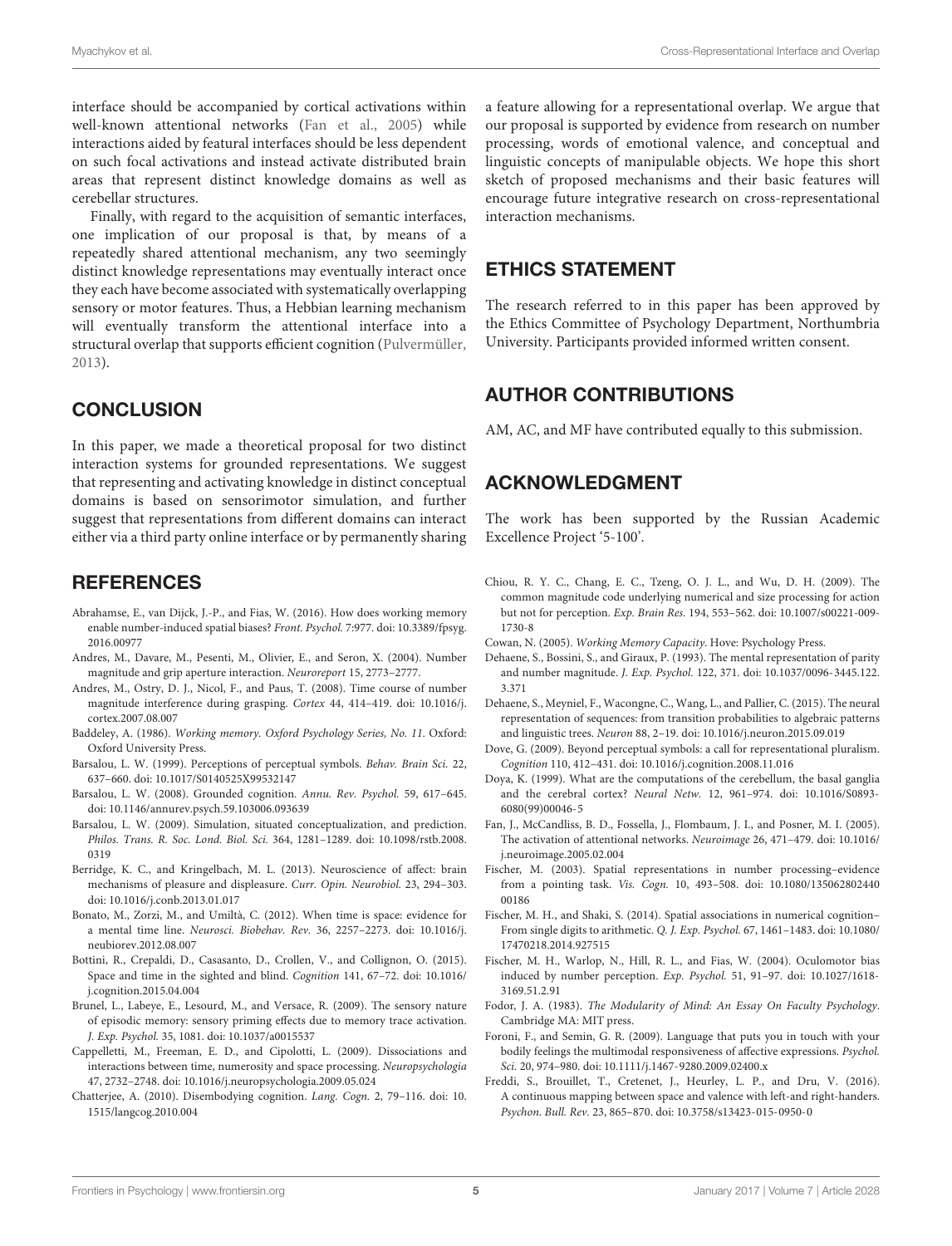- <span id="page-6-9"></span>Gabay, S., Leibovich, T., Henik, A., and Gronau, N. (2013). Size before numbers: conceptual size primes numerical value. Cognition 129, 18–23. [doi: 10.1016/j.](https://doi.org/10.1016/j.cognition.2013.06.001) [cognition.2013.06.001](https://doi.org/10.1016/j.cognition.2013.06.001)
- <span id="page-6-4"></span>Gianelli, C., Ranzini, M., Marzocchi, M., Micheli, L. R., and Borghi, A. M. (2012). Influence of numerical magnitudes on the free choice of an object position. Cogn. Process. 13, 185–188. [doi: 10.1007/s10339-012-0483-7](https://doi.org/10.1007/s10339-012-0483-7)
- Hayashi, M. J., Valli, A., and Carlson, S. (2013). Numerical quantity affects time estimation in the suprasecond range. Neurosci. Lett. 543, 7–11. [doi: 10.1016/j.](https://doi.org/10.1016/j.neulet.2013.02.054) [neulet.2013.02.054](https://doi.org/10.1016/j.neulet.2013.02.054)
- <span id="page-6-7"></span>Heinemann, A., Pfister, R., and Janczyk, M. (2013). Manipulating number generation: loud+ long = large? Consci. Cogn. 22, 1332–1339. [doi: 10.1016/j.](https://doi.org/10.1016/j.concog.2013.08.014) [concog.2013.08.014](https://doi.org/10.1016/j.concog.2013.08.014)
- <span id="page-6-0"></span>Holmes, K. J., and Lourenco, S. F. (2009). "Spatial organization of magnitude in the representation of number and emotion," in Proceedings of the 31th Annual Conference of the Cognitive Science Society, Austin, TX, 2402–2407.
- <span id="page-6-5"></span>Holmes, K. J., and Lourenco, S. F. (2011). Common spatial organization of number and emotional expression: a mental magnitude line. Brain Cogn. 77, 315–323. [doi: 10.1016/j.bandc.2011.07.002](https://doi.org/10.1016/j.bandc.2011.07.002)
- <span id="page-6-6"></span>Holmes, K. J., and Lourenco, S. F. (2013). When numbers get heavy: is the mental number line exclusively numerical? PLoS One 8:e58381. [doi: 10.1371/journal.](https://doi.org/10.1371/journal.pone.0058381) [pone.0058381](https://doi.org/10.1371/journal.pone.0058381)
- Jackendoff, R. (2002). Foundations of Language: Brain, Meaning, Grammar, Evolution. Oxford: Oxford University Press.
- Janata, P., and Grafton, S. T. (2003). Swinging in the brain: shared neural substrates for behaviors related to sequencing and music. Nat. Neurosci. 6, 682–687. [doi:](https://doi.org/10.1038/nn1081) [10.1038/nn1081](https://doi.org/10.1038/nn1081)
- Lachmair, M., Dudschig, C., de la Vega, I., and Kaup, B. (2014a). Relating numeric cognition and language processing: do numbers and words share a common representational platform? Acta Psychol. 148, 107–114. [doi: 10.1016/j.actpsy.](https://doi.org/10.1016/j.actpsy.2013.12.004) [2013.12.004](https://doi.org/10.1016/j.actpsy.2013.12.004)
- Lachmair, M., Dudschig, C., Ruiz Fernández, S., and Kaup, B. (2014b). Numbers affect the processing of verbs denoting movements in vertical space. Cogn. Process. 15, S115–S117.
- Lewandowsky, S. (2016). #symbodiment: God may Really be up there but Perhaps your Lips don't Listen? (Special Virtual Issue of Psychonomic Bulletin & Review). Avaialable at: [http://www.psychonomic.org/featured-content-detail/](http://www.psychonomic.org/featured-content-detail/symbodiment-god-may-really-be-up-there-perhaps-you) [symbodiment-god-may-really-be-up-there-perhaps-you](http://www.psychonomic.org/featured-content-detail/symbodiment-god-may-really-be-up-there-perhaps-you)
- Lindemann, O., Abolafia, J. M., Girardi, G., and Bekkering, H. (2007). Getting a grip on numbers: numerical magnitude priming in object grasping. J. Exp. Psychol. 33, 1400.
- Ma, Q., Yang, Z., and Zhang, Z. (2012). The modulation of implicit magnitude on time estimates. PLoS ONE 7:e46471. [doi: 10.1371/journal.pone.](https://doi.org/10.1371/journal.pone.0046471) [0046471](https://doi.org/10.1371/journal.pone.0046471)
- Mahon, B. Z. (2015). What is embodied about cognition? Lang. Cogn. Neurosci. 30, 420–429. [doi: 10.1080/23273798.2014.987791](https://doi.org/10.1080/23273798.2014.987791)
- Mahon, B. Z., and Caramazza, A. (2008). A critical look at the embodied cognition hypothesis and a new proposal for grounding conceptual content. J. Physiol. Paris 102, 59–70. [doi: 10.1016/j.jphysparis.2008.03.004](https://doi.org/10.1016/j.jphysparis.2008.03.004)
- Meier, B. P., and Robinson, M. D. (2004). Why the sunny side is up associations between affect and vertical position. Psychol. Sci. 15, 243–247. [doi: 10.1111/j.](https://doi.org/10.1111/j.0956-7976.2004.00659.x) [0956-7976.2004.00659.x](https://doi.org/10.1111/j.0956-7976.2004.00659.x)
- Meteyard, L., Cuadrado, S. R., Bahrami, B., and Vigliocco, G. (2012). Coming of age: a review of embodiment and the neuroscience of semantics. Cortex 48, 788–804. [doi: 10.1016/j.cortex.2010.11.002](https://doi.org/10.1016/j.cortex.2010.11.002)
- Moretto, G., and Di Pellegrino, G. (2008). Grasping numbers. Exp. Brain Res. 188, 505–515. [doi: 10.1007/s00221-008-1386-9](https://doi.org/10.1007/s00221-008-1386-9)
- Morris, J. S., Öhman, A., and Dolan, R. J. (1998). Conscious and unconscious emotional learning in the human amygdala. Nature 393, 467–470. [doi: 10.1038/](https://doi.org/10.1038/30976) [30976](https://doi.org/10.1038/30976)
- Murdoch, B. E. (2010). The cerebellum and language: historical perspective and review. Cortex 46, 858–868. [doi: 10.1016/j.cortex.2009.07.018](https://doi.org/10.1016/j.cortex.2009.07.018)
- Myachykov, A., Ellis, R., Cangelosi, A., and Fischer, M. H. (2016). Ocular drift along the mental number line. Psychol. Res. 80, 379–388. [doi: 10.1007/s00426-015-](https://doi.org/10.1007/s00426-015-0731-4) [0731-4](https://doi.org/10.1007/s00426-015-0731-4)
- Myachykov, A., Scheepers, C., Fischer, M. H., and Kessler, K. (2014). TEST: a tropic, embodied, situated theory of cognition. Top. Cogn. Sci. 6, 442–460. [doi: 10.1111/tops.12024](https://doi.org/10.1111/tops.12024)
- <span id="page-6-8"></span>Naccache, L., Gaillard, R., Adam, C., Hasboun, D., Clémenceau, S., Baulac, M., et al. (2005). A direct intracranial record of emotions evoked by subliminal words. Proc. Natl. Acad. Sci. U.S.A. 102, 7713–7717. [doi: 10.1073/pnas.0500542102](https://doi.org/10.1073/pnas.0500542102)
- <span id="page-6-1"></span>Namdar, G., Tzelgov, J., Algom, D., and Ganel, T. (2014). Grasping numbers: evidence for automatic influence of numerical magnitude on grip aperture. Psychon. Bull. Rev. 21, 830–835. [doi: 10.3758/s13423-013-0550-9](https://doi.org/10.3758/s13423-013-0550-9)
- <span id="page-6-3"></span>Núñez, R., and Cooperrider, K. (2013). The tangle of space and time in human cognition. Trends Cogn. Sci. 17, 220–229. [doi: 10.1016/j.tics.2013.03.008](https://doi.org/10.1016/j.tics.2013.03.008)
- <span id="page-6-2"></span>Papies, E. K. (2013). Tempting food words activate eating simulations. Front. Psychol. 4:838. [doi: 10.3389/fpsyg.2013.00838](https://doi.org/10.3389/fpsyg.2013.00838)
- Pegna, A. J., Khateb, A., Lazeyras, F., and Seghier, M. L. (2005). Discriminating emotional faces without primary visual cortices involves the right amygdala. Nat. Neurosci. 8, 24–25. [doi: 10.1038/nn1364](https://doi.org/10.1038/nn1364)
- Pitt, B., and Casasanto, D. (2016). "Spatializing emotion: a mapping of valence or magnitude?," in Proceedings of the 38th Annual Conference of the Cognitive Science Society, eds D. Grodner, D. Mirman, A. Papafragou, and J. Trueswell (Austin, TX: Cognitive Science Society), 1056–1061.
- Pliatsikas, C., Johnstone, T., and Marinis, T. (2014). Grey matter volume in the cerebellum is related to the processing of grammatical rules in a second language: a structural voxel-based morphometry study. Cerebellum 13, 55–63. [doi: 10.1007/s12311-013-0515-6](https://doi.org/10.1007/s12311-013-0515-6)
- Posner, M. I. (1980). Orienting of attention. Q. J. Exp. Psychol. 32, 3–25. [doi:](https://doi.org/10.1080/00335558008248231) [10.1080/00335558008248231](https://doi.org/10.1080/00335558008248231)
- Posner, M. I., and Fan, J. (2008). Attention as an organ system. Top. Integr. Neurosci. 26, 31–61. [doi: 10.1017/CBO9780511541681.005](https://doi.org/10.1017/CBO9780511541681.005)
- Pulvermüller, F. (1999). Words in the brain's language. Behav. Brain Sci. 22, 253–279. [doi: 10.1017/S0140525X9900182X](https://doi.org/10.1017/S0140525X9900182X)
- Pulvermüller, F. (2013). How neurons make meaning: brain mechanisms for embodied and abstract-symbolic semantics. Trends Cogn. Sci. 17, 458–470. [doi: 10.1016/j.tics.2013.06.004](https://doi.org/10.1016/j.tics.2013.06.004)
- Ranzini, M., Lisi, M., Blini, E., Pitteri, M., Treccani, B., Priftis, K., et al. (2015). Larger, smaller, odd or even? Task-specific effects of optokinetic stimulation on the mental number space. J. Cogn. Psychol. 27, 459–470. [doi: 10.1080/20445911.](https://doi.org/10.1080/20445911.2014.941847) [2014.941847](https://doi.org/10.1080/20445911.2014.941847)
- Ranzini, M., Lugli, L., Anelli, F., Carbone, R., Nicoletti, R., and Borghi, A. M. (2011). Graspable objects shape number processing. Front. Hum. Neurosci. 5:147. [doi: 10.3389/fnhum.2011.00147](https://doi.org/10.3389/fnhum.2011.00147)
- Rey, A. E., Riou, B., Muller, D., Dabic, S., and Versace, R. (2015). "The mask who wasn't there": visual masking effect with the perceptual absence of the mask. J. Exp. Psychol. 41, 567. [doi: 10.1037/xlm0000051](https://doi.org/10.1037/xlm0000051)
- Richardson, D. C., Spivey, M. J., Barsalou, L. W., and McRae, K. (2003). Spatial representations activated during real-time comprehension of verbs. Cogn. Sci. 27, 767–780. [doi: 10.1207/s15516709cog2705\\_4](https://doi.org/10.1207/s15516709cog2705_4)
- Riou, B., Rey, A. E., Vallet, G. T., Cuny, C., and Versace, R. (2015). Perceptual processing affects the reactivation of a sensory dimension during a categorization task. Q. J. Exp. Psychol. 68, 1223–1230. [doi: 10.1080/17470218.](https://doi.org/10.1080/17470218.2014.978876) [2014.978876](https://doi.org/10.1080/17470218.2014.978876)
- Riva, D., and Giorgi, C. (2000). The cerebellum contributes to higher functions during development. Brain 123, 1051–1061. [doi: 10.1093/brain/123.5.1051](https://doi.org/10.1093/brain/123.5.1051)
- Rizzolatti, G., Riggio, L., and Sheliga, B. M. (1994). "Space and selective attention," in Attention and Performance XV, eds C. Umilta and M. Moscovitch (Cambridge, MA: MIT Press), 231–265.
- Santiago, J., and Lakens, D. (2015). Can conceptual congruency effects between number, time, and space be accounted for by polarity correspondence? Acta Psychol. 156, 179–191. [doi: 10.1016/j.actpsy.2014.09.016](https://doi.org/10.1016/j.actpsy.2014.09.016)
- Scheepers, C., Sturt, P., Martin, C. J., Myachykov, A., and Teevan, K. (2011). Structural priming across cognitive domains: from simple algebra to relative clause attachment. Psychol. Sci. 22, 1319–1326. [doi: 10.1177/0956797611](https://doi.org/10.1177/0956797611416997) [416997](https://doi.org/10.1177/0956797611416997)
- Sheline, Y. I., Barch, D. M., Donnelly, J. M., Ollinger, J. M., Snyder, A. Z., and Mintun, M. A. (2001). Increased amygdala response to masked emotional faces in depressed subjects resolves with antidepressant treatment: an fMRI study. Biol. Psychiatry 50, 651–658. [doi: 10.1016/S0006-3223\(01\)01263-X](https://doi.org/10.1016/S0006-3223(01)01263-X)
- Van de Cavey, J., and Hartsuiker, R. J. (2016). Is there a domain-general cognitive structuring system? Evidence from structural priming across music, math, action descriptions, and language. Cognition 146, 172–184. [doi: 10.1016/j.](https://doi.org/10.1016/j.cognition.2015.09.013) [cognition.2015.09.013](https://doi.org/10.1016/j.cognition.2015.09.013)